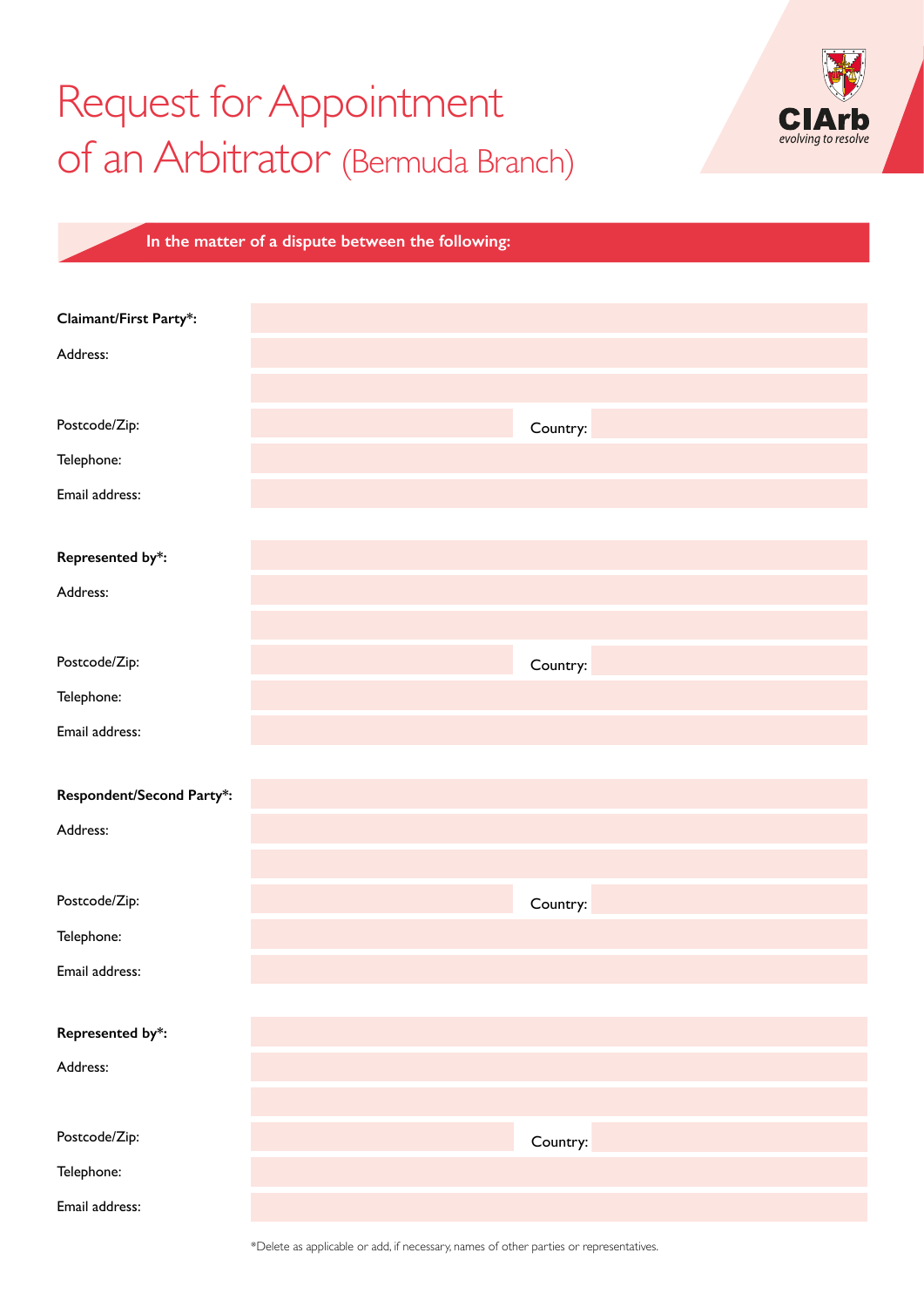|  |  | Please provide details regarding the issues concerned: |  |
|--|--|--------------------------------------------------------|--|

Amount in dispute

Preferred location for the meeting (if any)

| the meeting (ii any)                                  |                                            |  |  |  |
|-------------------------------------------------------|--------------------------------------------|--|--|--|
| Preference for the Arbitrator's background and skills |                                            |  |  |  |
| <b>Party One:</b>                                     | <b>Party Two:</b>                          |  |  |  |
| Knowledge/Profession                                  | Knowledge/Profession                       |  |  |  |
|                                                       |                                            |  |  |  |
|                                                       |                                            |  |  |  |
| Professional specialist expertise (if any)            | Professional specialist expertise (if any) |  |  |  |
|                                                       |                                            |  |  |  |
|                                                       |                                            |  |  |  |
|                                                       |                                            |  |  |  |
| Experience required as Arbitrator (if any)            | Experience required as Arbitrator (if any) |  |  |  |
|                                                       |                                            |  |  |  |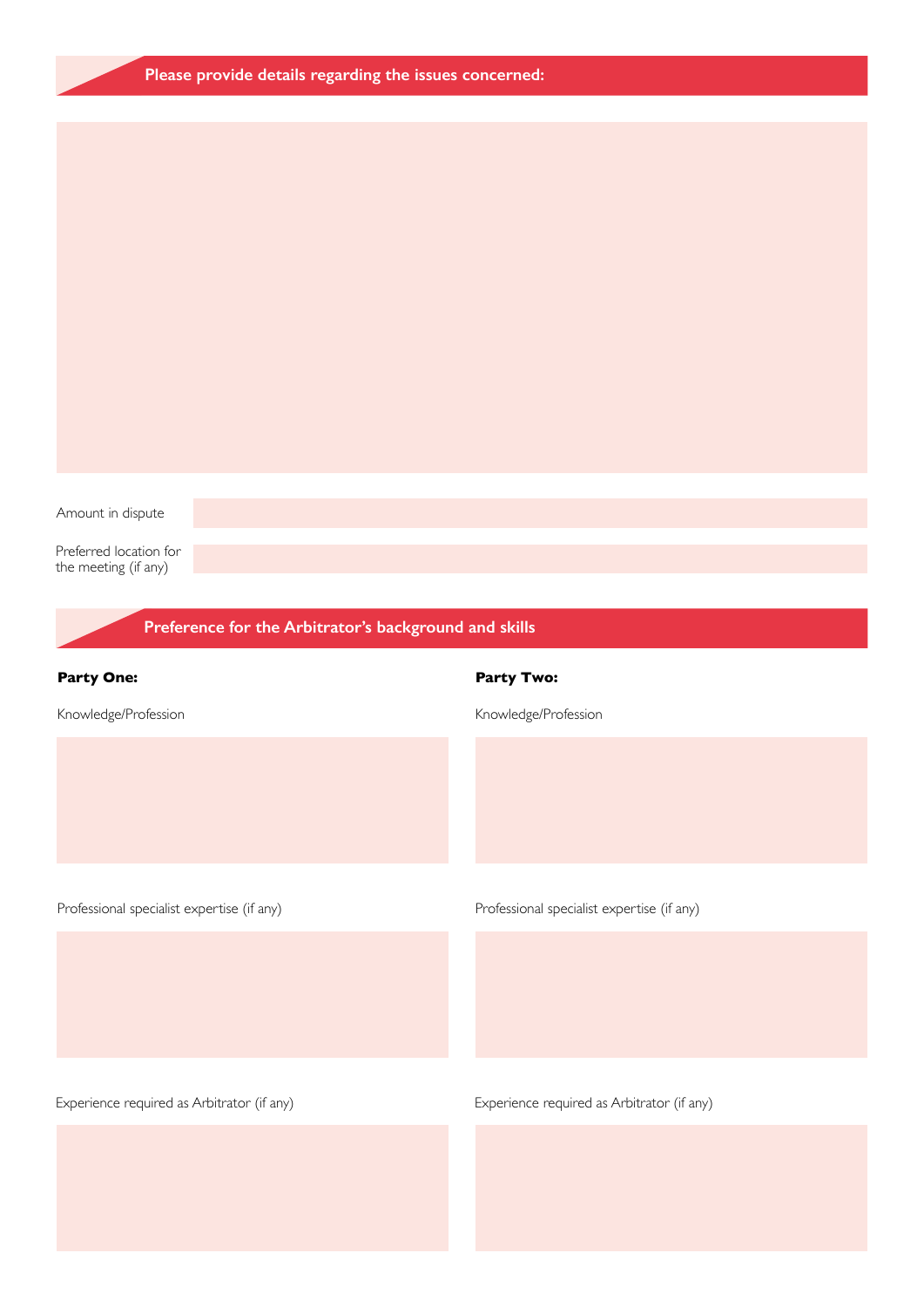Your application is accepted on the basis that the information you provide is both accurate and complete. The liability of CIArb and the appointed arbitrator in relation to the appointment may be restricted if the information provided is inaccurate or incomplete.

Please complete either part A or B below:

## Part A – Unilateral application for the appointment of an Arbitrator

- An agreement between the parties dated **allows** for or includes the provision that in the event of a dispute, either party may apply to the Appointments Committee of the Chartered Institute of Arbitrators (Bermuda Branch) to appoint an arbitrator in the matter.
- A copy of said provision of the agreement, and particulars of the dispute, are attached and clearly marked.
- Any condition precedent to the right of either party to make a unilateral application for the appointment of an arbitrator has been satisfied and particulars of this, if any, are attached.

It is agreed as a condition of such an appointment:

- To pay the reasonable fees and expenses of the arbitrator, whether or not the arbitration reaches a hearing or any award is made;
- To provide adequate security for such payment if the arbitrator so requests;
- To make such payment within ten days of receipt of notice that the award is ready to be taken up or that such payment is otherwise due;
- To inform the arbitrator in the event of the settlement of the dispute before any award is made; and
- That it is acknowledged that the Chartered Institute of Arbitrators is not liable, by reason of having appointed or nominated the

arbitrator, for anything done or omitted to be done by the arbitrator in the discharge or purported discharge of his/her functions.

| Name:      |                                         |           |  |  |
|------------|-----------------------------------------|-----------|--|--|
| Signature: |                                         | Date:     |  |  |
|            |                                         | Capacity: |  |  |
|            | (as, or for and on behalf of, Claimant) |           |  |  |

## Part B – Joint Application for the appointment of an Arbitrator

The parties hereby apply to the Appointments Committee of the Chartered Institute of Arbitrators (Bermuda Branch) for their dispute (particulars of which are attached), to be referred to arbitration for determination by an arbitrator appointed for that purpose by the Appointments Committee of the Chartered Institute of Arbitrators (Bermuda Branch).

Items of Part A may also apply as a condition to an appointment under Part B.

| Name:      |                                         |           |
|------------|-----------------------------------------|-----------|
|            |                                         | Date:     |
| Signature: |                                         |           |
|            |                                         | Capacity: |
|            | (as, or for and on behalf of, Claimant) |           |
| Name:      |                                         |           |
|            |                                         | Date:     |
| Signature: |                                         |           |
|            |                                         | Capacity: |
|            |                                         |           |

<sup>(</sup>as, or for and on behalf of, Respondent)